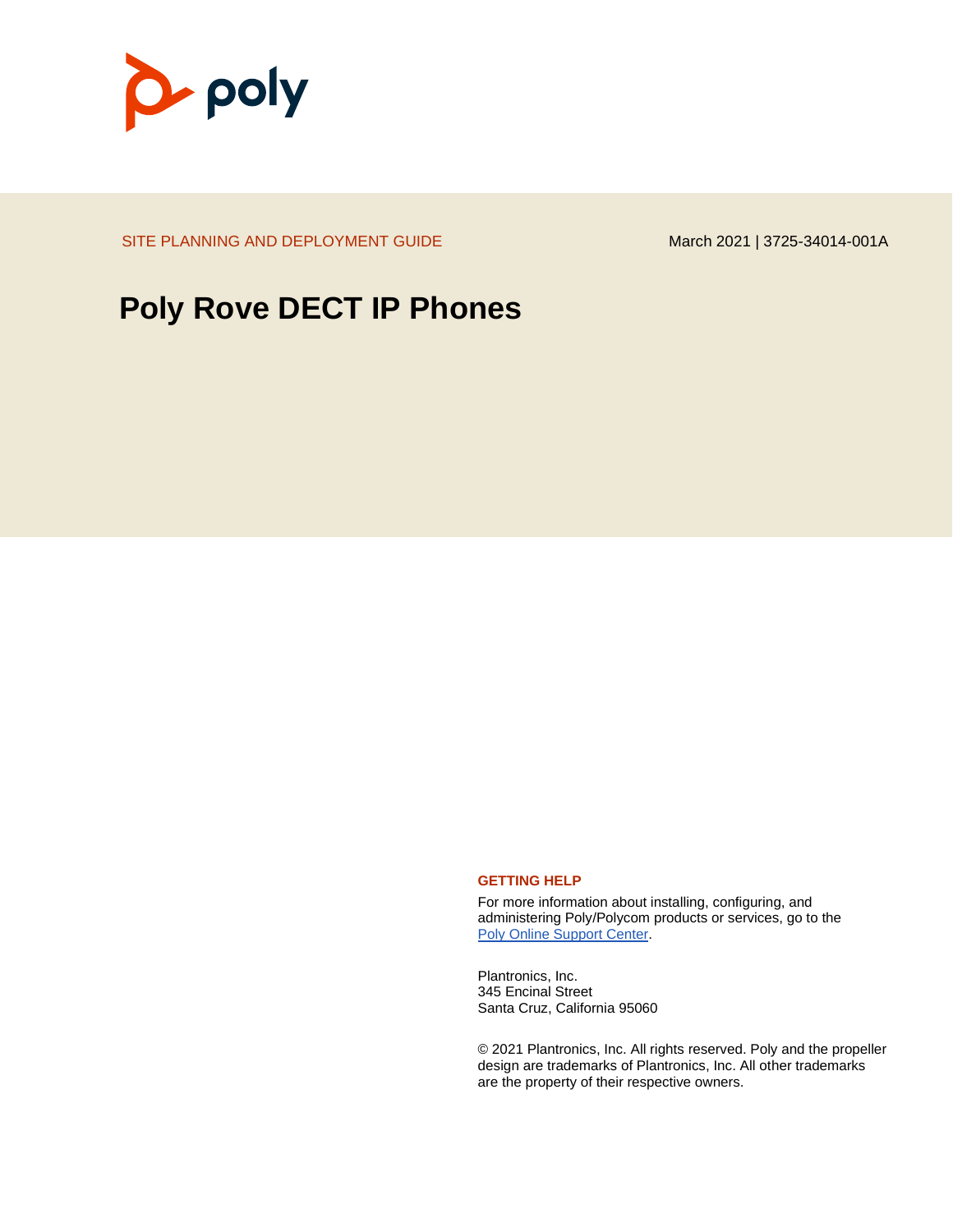# **Contents**

| Option 2: Medium Office and Warehouse with Rove B2 Base Stations and Rove R8 Repeaters 10 |  |
|-------------------------------------------------------------------------------------------|--|
| Option 3: Large Animal Hospital with Rove B4 Base Stations and Rove R8 Repeaters 12       |  |
|                                                                                           |  |
|                                                                                           |  |
|                                                                                           |  |
|                                                                                           |  |
|                                                                                           |  |
|                                                                                           |  |
|                                                                                           |  |
|                                                                                           |  |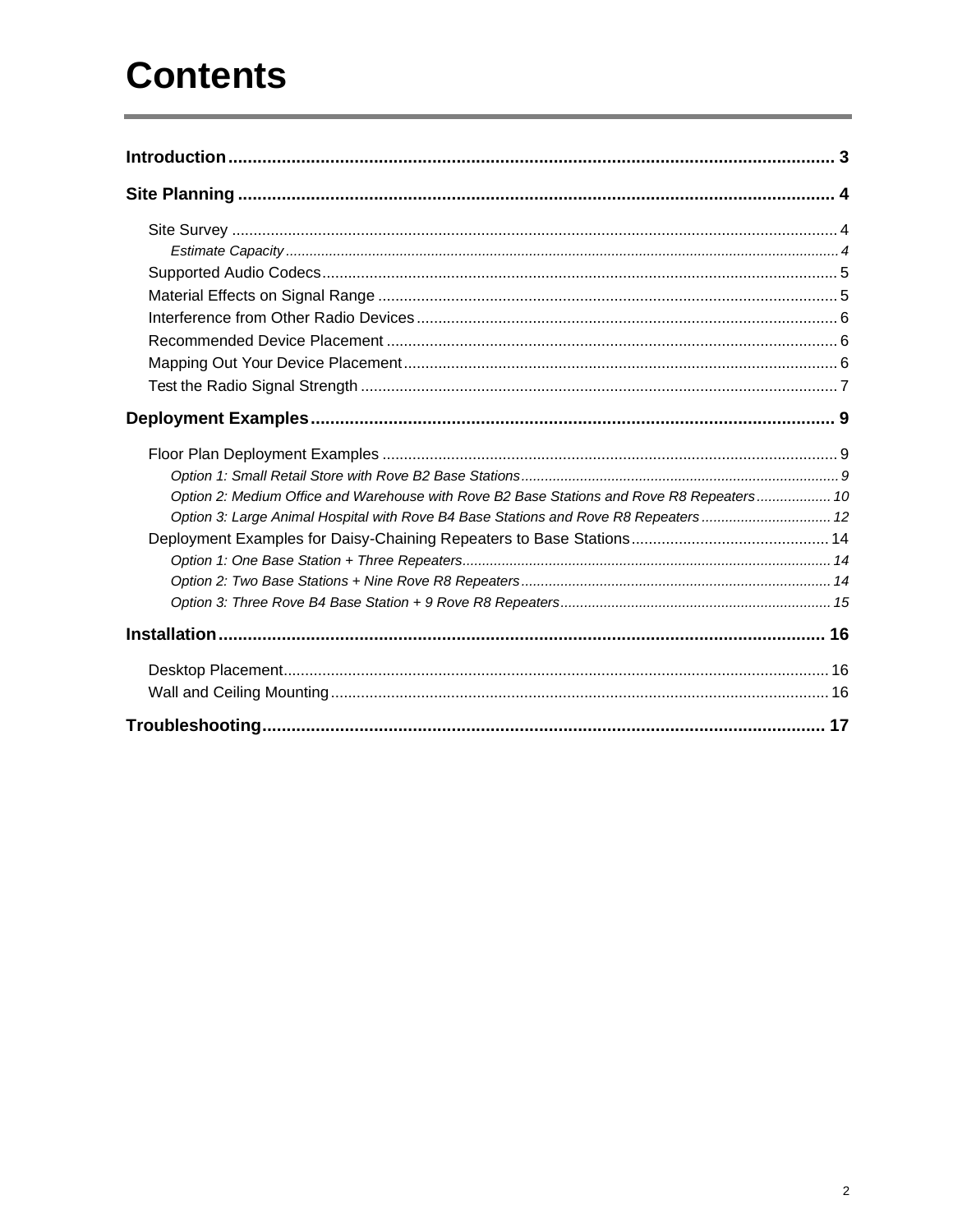# <span id="page-2-0"></span>**Introduction**

The target audience for this document include network administrators and site installers. This guide covers site planning, site surveying, and installing Poly Rove DECT solutions.

The Rove DECT IP system supports up to 254 base stations on the same network and can support up to 1000 registered handsets, depending on the base station and number of connected repeaters. The following table includes all of the DECT IP phone components available for the Rove DECT solution.

| <b>Product Name</b>     | <b>Product Description</b>                 | <b>Part Number</b> |
|-------------------------|--------------------------------------------|--------------------|
| Rove B <sub>2</sub>     | Poly Rove B2 single/dual-cell base station | 2200-86820-001     |
| Rove B4                 | Poly Rove B4 multi-cell base station       | 2200-86830-001     |
| Rove R <sub>8</sub>     | Repeater                                   | 2200-86840-001     |
| Rove 30                 | Handset                                    | 2200-86930-001     |
| Rove 40                 | Handset (+ Bluetooth/Emergency Button)     | 2200-86810-001     |
| Rove 30/40 Multicharger | Multicharger                               | 2200-86860-001     |

#### **Poly Rove DECT IP Phone Components**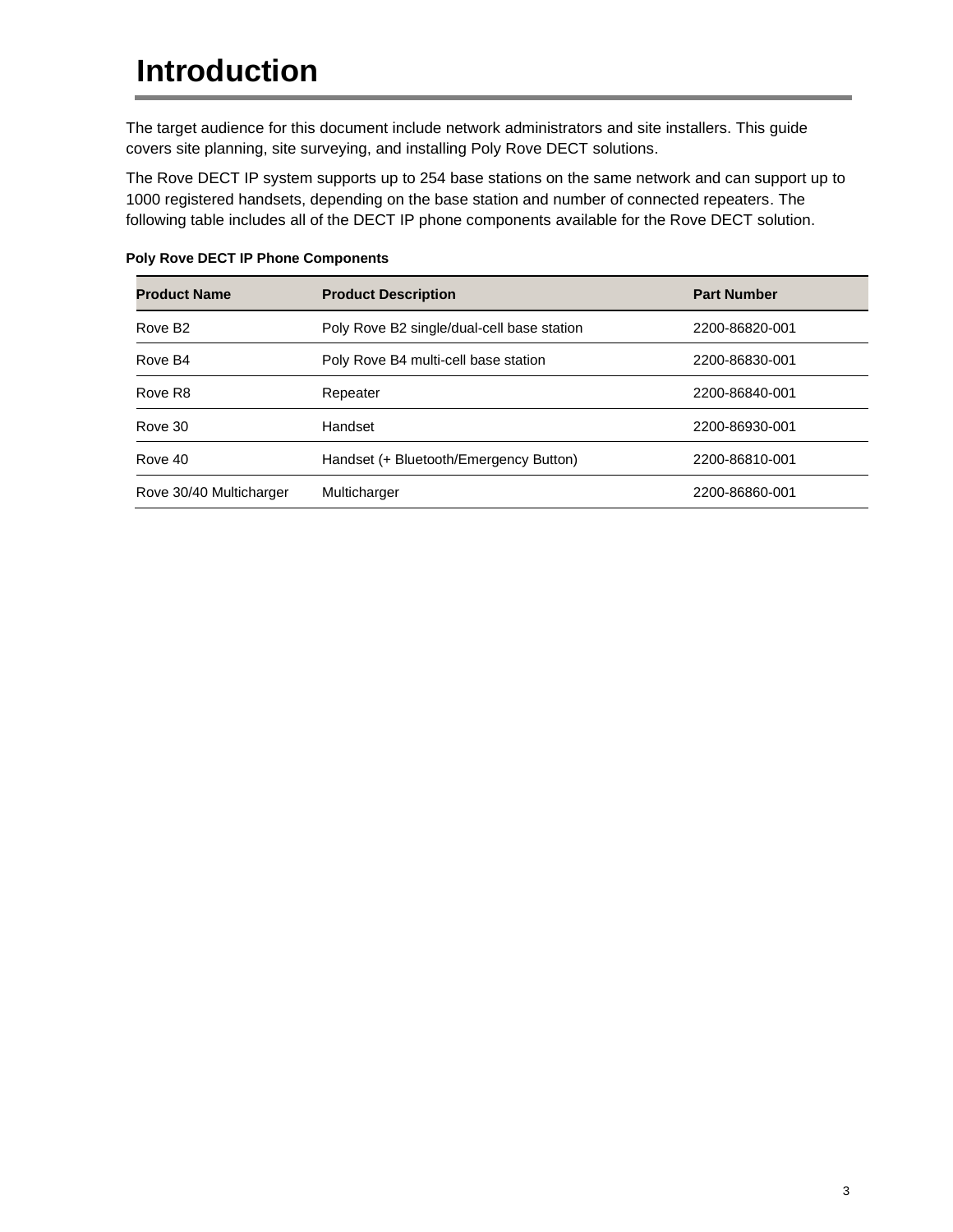# <span id="page-3-0"></span>**Site Planning**

The success of your Poly Rove DECT IP phone deployment depends on where you set up your system components.

Each Poly Rove base station and repeater has a signal range of 40 meters indoors and 250 meters outdoors. However, equipment, furniture, or walls and doors can interfere with the strength of the signal. You need to identify any material within your environment that can diminish signal strength and determine how many devices you need in a particular area to maintain a strong signal.

## <span id="page-3-1"></span>**Site Survey**

Before you set up your Poly Rove DECT IP phones, it's important to do a survey of your site environment to determine the best placement of your hardware for optimal signal coverage.

Keep the following in mind as you survey your location:

- Estimate the number of users who will actively use the DECT IP phone and determine the number of base stations and repeaters you will need to maintain sufficient radio coverage for all users.
- Estimate the number of base stations you will need to cover multiple floors and how you want to sync coverage between floors.
- Note any areas in the building where signal strength is the weakest and determine if the signal strength is affected by the building materials. See Material Effects [on Signal Range](#page-4-1) for a list of materials that have the greatest effect on signal strength.
- Identify high-traffic areas and hours of highest activity.
- Check for any neighboring wireless networks or DECT devices that may be operating on the same frequency as they may interfere with calls.

Poly offers the following professional services to assist you with deploying your DECT devices:

- DECT Deployment Service
- DECT Site Assessment Service

### <span id="page-3-2"></span>*Estimate Capacity*

Make note of the following capacity items as you plan your deployment:

- Total number of handsets you want to deploy
- How many concurrent lines will be in use  $\frac{1}{\sqrt{1-\frac{1}{n}}}\$
- Determine total coverage Area. Reference floor plan examples \_\_\_\_\_\_\_\_\_\_\_\_\_\_\_\_\_
- Determine audio codec being used (narrowband or wideband) \_\_\_\_\_\_\_\_\_\_\_

**Note**: Wideband will cut concurrent calls by 50%.

| <b>Base Station Capacity</b> |  |
|------------------------------|--|
|------------------------------|--|

| <b>Product</b><br><b>Name</b> | <b>Handset</b><br><b>Connection</b> | Simultaneous Simultaneous Concurrent<br><b>SIP</b><br><b>Registrations Band</b> | <b>Calls Narrow</b> | <b>Band</b> | <b>Calls Wide Opus Calls Station</b> | <b>Concurrent Concurrent Paired Base</b> | Range                               | <b>R8 Repeater</b><br>Compatible |
|-------------------------------|-------------------------------------|---------------------------------------------------------------------------------|---------------------|-------------|--------------------------------------|------------------------------------------|-------------------------------------|----------------------------------|
| Rove B <sub>2</sub> 20        |                                     | 20                                                                              | 10                  | 5           | 2                                    | Up to $2$                                | 40m Indoor\250m Yes<br>Outdoor (US) |                                  |
|                               |                                     |                                                                                 |                     |             |                                      |                                          | 50m Indoor/300m<br>Outdoor (EU)     |                                  |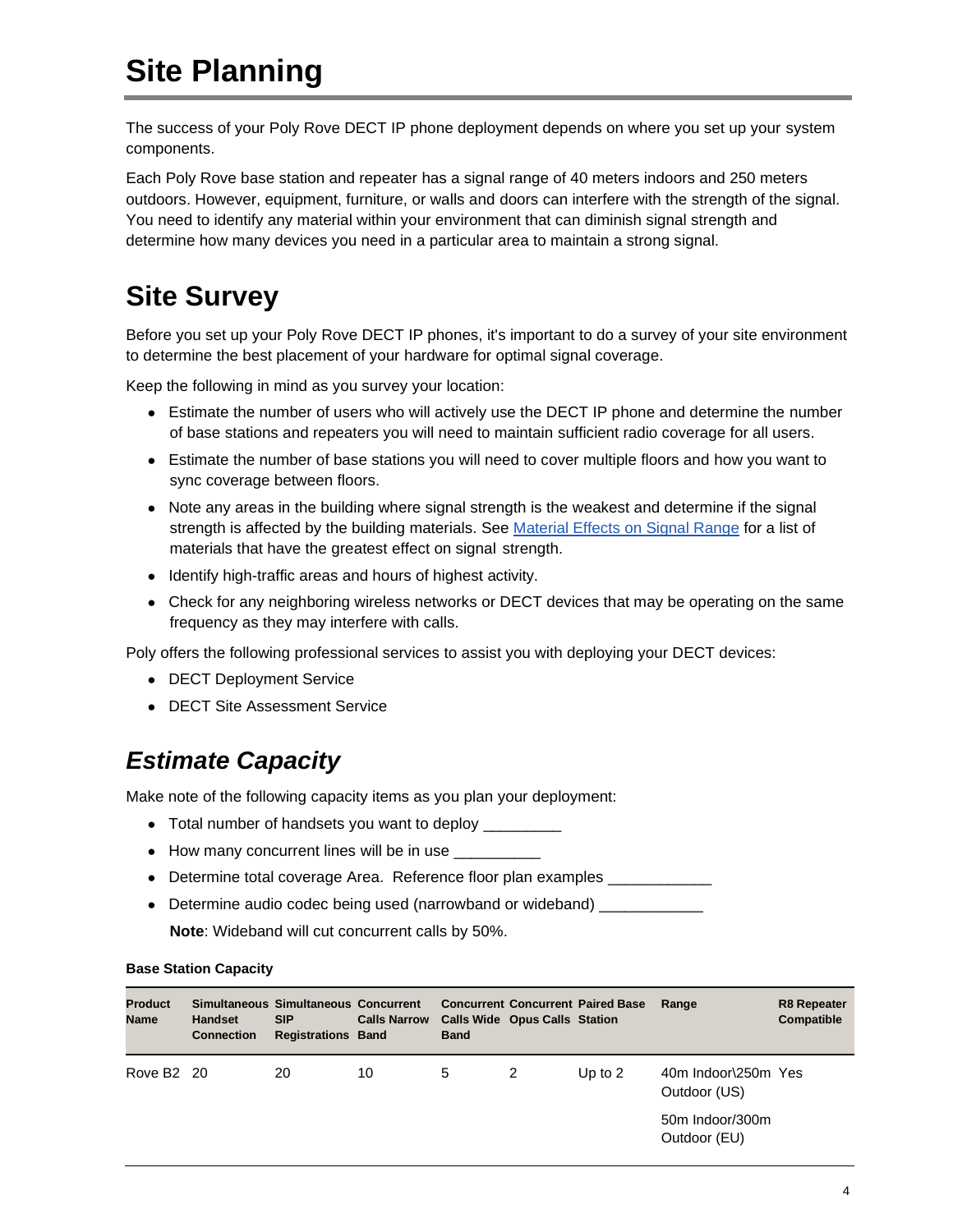| Rove B4 1000 | 30 | 8 | 4 | 4 | Up to $254$ | 40m Indoor\250m Yes<br>Outdoor (US) |
|--------------|----|---|---|---|-------------|-------------------------------------|
|              |    |   |   |   |             | 50m Indoor/300m<br>Outdoor (EU)     |
|              |    |   |   |   |             |                                     |

**Note**: Poly Rove B2 and Rove B4 can automatically switch to a lower band audio codec if available. Capacity cannot support additional wide band connections.

## <span id="page-4-0"></span>**Supported Audio Codecs**

- The Rove 30 and Rove 40 handsets support Opus or G722 codecs for wideband and the G726 codec for narrowband.
- The Rove B2 and Rove B4 base stations support Opus, G722, G711U, G711A, and G726 codecs.
- The DECT protocol supports only two codecs at a time. You can choose the two supported codecs the protocol uses. Poly recommends you choose one wideband and one narrowband codec.
- The base station performs the required transcoding based on the negotiated coded for each call.
- The wideband codec occupies two channels, and the narrowband codec occupies one channel.
- If you expect more simultaneous calls, use the narrowband codec to increase the available number of channels. If you configure the wideband codec, you may need to add more base stations to increase the channel capacity for a given DECT coverage area.
- If you decide to use the Opus codec, Opus is enabled on Rove B2 by default. With Rove B4, you must enable and configure the Opus codec in the system web interface.

### <span id="page-4-1"></span>**Material Effects on Signal Range**

The following table shows the usual types of building materials and the affect signal quality.

| <b>Material</b>     | <b>Examples</b>                      | <b>Effect</b> |
|---------------------|--------------------------------------|---------------|
| Air                 | Outdoors, open space                 | None          |
| Glass               | Un-tinted windows, partitions, walls | Low           |
| Plastic             | <b>Partitions</b>                    | Low           |
| Wood                | Doors, floors, partitions            | Low           |
| <b>Brick</b>        | Walls                                | Medium        |
| Living creatures    | Plants, large crowds                 | Medium        |
| <b>Tinted glass</b> | Windows, partitions                  | Medium        |
| Ceramic             | Tiles                                | High          |
| Concrete            | Walls, floors, pillars               | High          |
| Metal               | Cabinets, reinforced concrete        | Very High     |

#### **Material Effects on Radio Signal**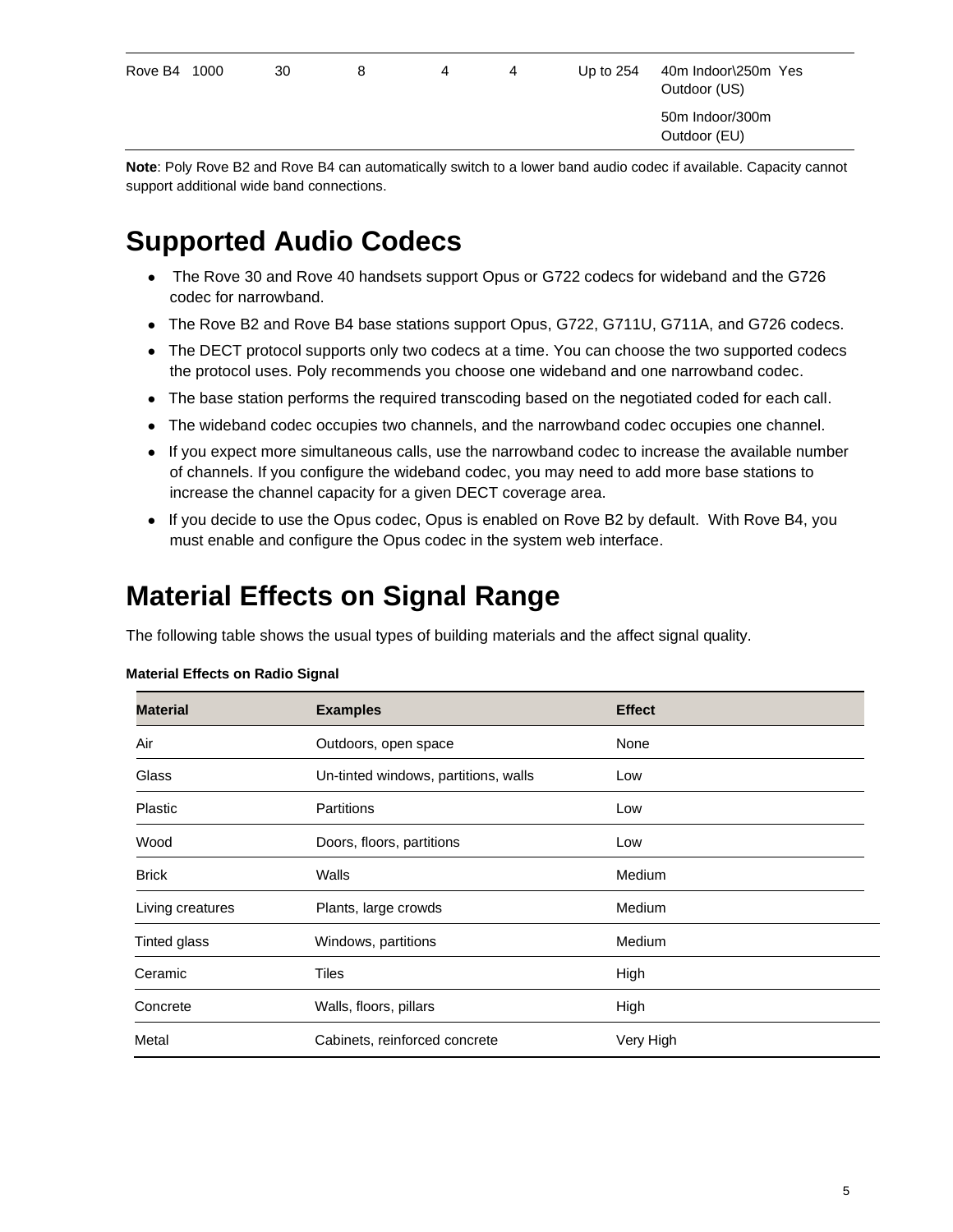## <span id="page-5-0"></span>**Interference from Other Radio Devices**

When deciding where to place your base station or repeater, ensure it is 2 meters (6 feet) from other radio frequency devices like a WIFI access point.

## <span id="page-5-1"></span>**Recommended Device Placement**

Poly Rove base stations and repeaters have a signal range of 50 meters indoors and 300 meters outdoors. However, certain building materials can drastically affect the signal strength and coverage for these devices.

Poly recommends you keep the following in mind when deciding where to set up your DECT IP phone devices:

- Place base stations and repeaters in open areas away from metal, concrete, or ceramic materials.
- Avoid placing devices in cabinets or beneath furniture.
- Place base stations close enough so that the signal coverage overlaps, ensuring there are no signal drops. Ideally, devices should be between 25 to 45 meters away from each other to avoid signal interference.
- Add additional devices to high-traffic areas to compensate for signal interference. Poly Rove B4 multi-cell base stations are ideal for high-density areas.

## <span id="page-5-2"></span>**Mapping Out Your Device Placement**

Before you setup your DECT IP Phone, identify the areas within your space that have the strongest and weakest signal coverage. Below is chart that depicts how signal strength RSSI values correlate to QoS.



### **Signal Quality Levels for Rove DECT Base Stations and Repeaters**

- **Excellent** Sends clear audio with no package errors.
- **Good** Sends clear audio with unnoticeable package errors.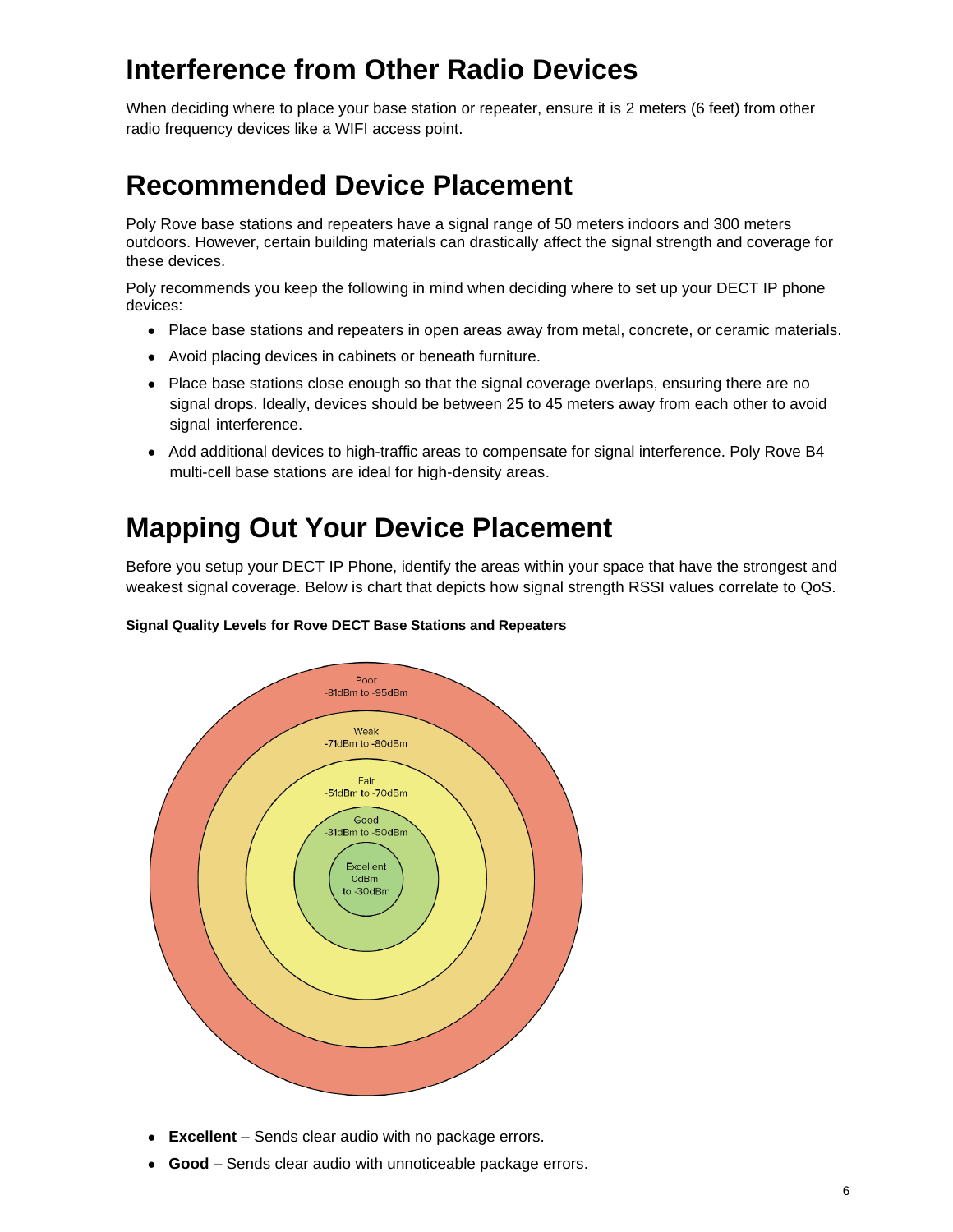- **Fair** Sends clear audio with minor interruptions and occasional package errors.
- **Weak** Sends audio with clicks, mutes, or distorted audio.
- **Poor** Sends unintelligible audio or no audio at all.

## <span id="page-6-0"></span>**Test the Radio Signal Strength**

Using unregistered Poly Rove wireless handsets, you can test the radio signal strength in different areas of your building.

The Poly Rove wireless handsets can connect with any nearby Poly Rove base stations to get general information, such as IP address and signal strength, before the handsets are registered to a base station.

The signal strength will vary depending on if the Poly rove DECT IP phone is set up outside or the materials in a building. Here is a general reference of possible signal strengths:

| <b>Product Name</b> | <b>Frame Quality</b> | <b>Signal Quality</b> |
|---------------------|----------------------|-----------------------|
| 0dbn to -30dBm      | 100%                 | Excellent             |
| -31dBm to -60dBm    | 100%                 | Good                  |
| -61dBm to -70dBm    | 100%                 | Fair                  |
| -71dBm to -80dBm    | 100%                 | Weak                  |
| -81dBm to -95dBm    | 100%                 | Poor                  |
| -95dBm and lower    | 100%                 | Disconnected          |

#### **Poly Rove DECT IP Phone Components**

#### **Procedure**

- **1.** Place a few Poly Rove base stations and wireless handsets in the areas where you are planning to set them up and power on the devices.
- **2.** Power on the devices and connect the LAN cable to the base stations.
- **3.** On a wireless handset, select **Menu**  $\equiv$ , then press  $*$  **47**  $*$  on the keypad.

The IP search screen displays with a list of all the nearby base stations.

**4.** Select a base station from the list.

The signal strength displays next to RSSI, as shown below.

| $\overline{\mathbf{u}}$ |                                                                                        |
|-------------------------|----------------------------------------------------------------------------------------|
|                         | IP search                                                                              |
|                         | MAC: 00:08:7B:1B:E8:F1<br>IP: 192.168.86.249<br>RFPI: 13:6B:D5:B5:00<br>RSSI: -032 dBm |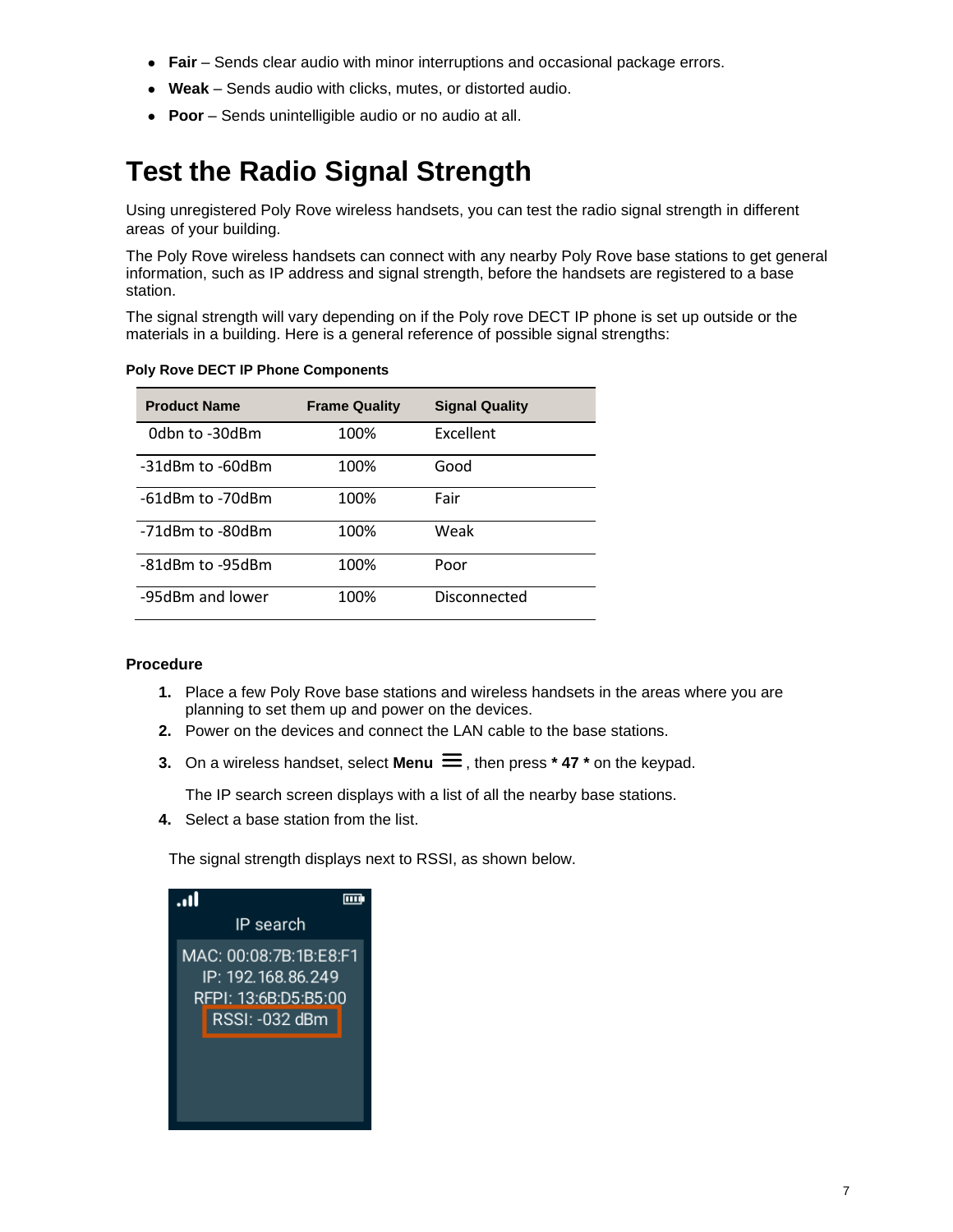As you walk around with the wireless handset, the RSSI will automatically update onscreen with the signal strength for that area.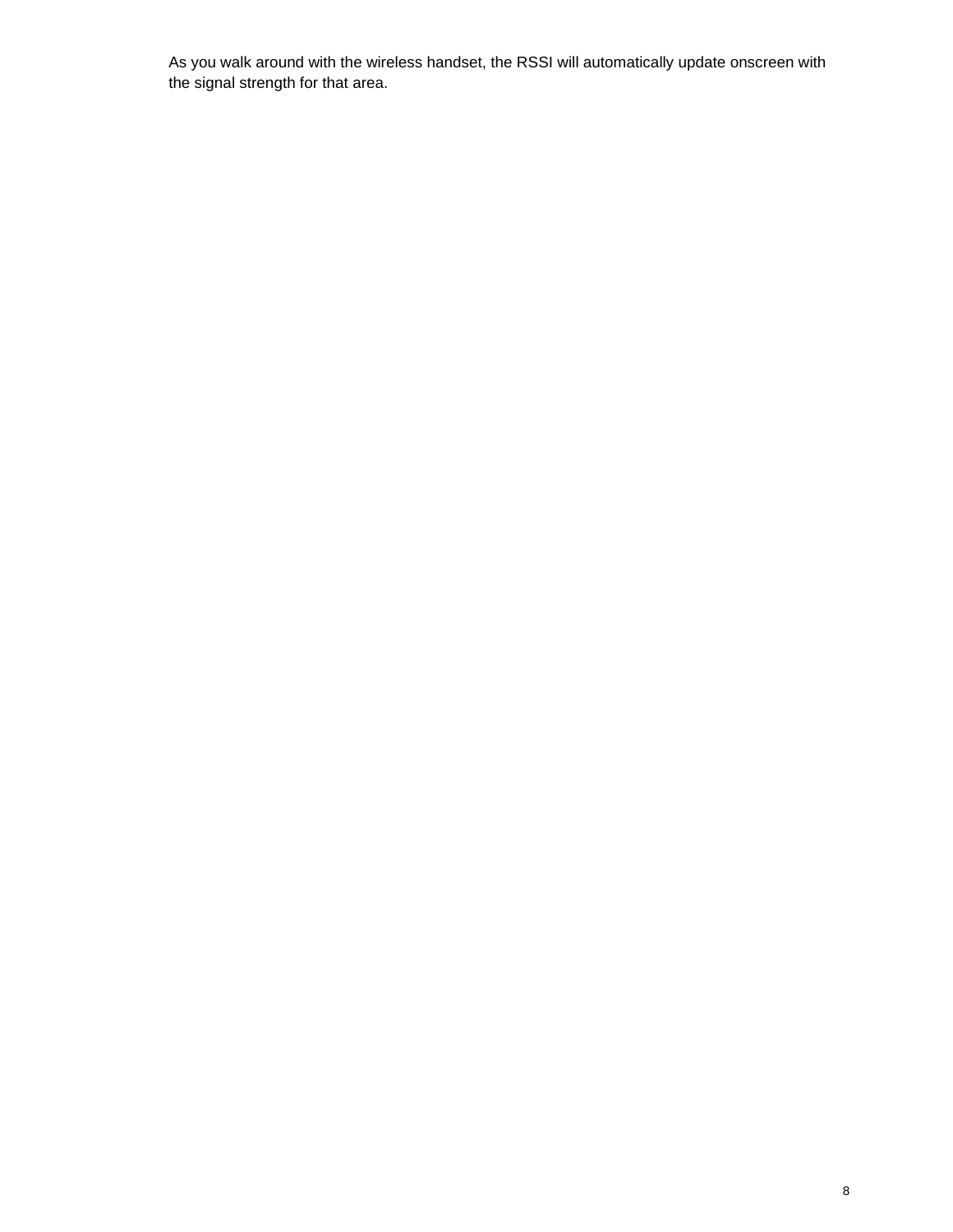# <span id="page-8-0"></span>**Deployment Examples**

Poly Rove DECT IP phones provide a wide arrange of deployment options, which depend on the amount of coverage needed and the building materials. Review the following sections to get an idea of the deployment possibilities for your environment.

## <span id="page-8-1"></span>**Floor Plan Deployment Examples**

The following deployment examples can help you determine how many devices you will need for optimal phone performance in your space.

### <span id="page-8-2"></span>*Option 1: Small Retail Store with Rove B2 Base Stations*

In this example, the store owner wants to put a Rove B2 base station behind the cash register. This gives the store decent coverage, but due to the cement construction of the exterior walls, the storage area has poor coverage. Placing an additional Rove B2 base station on the other end of the counter near the storage area provides good coverage in all areas of the store.

### **Recommended Deployment Option for Small Retail Stores**

| <b>Handsets</b> | <b>Simultaneous Lines in Use</b> | <b>Audio Codec</b> | <b>Optimal Signal Strength</b> | <b>Coverage Area</b> |
|-----------------|----------------------------------|--------------------|--------------------------------|----------------------|
|                 | $\sqrt{2}$<br>_                  | Wideband           | -30dBm to -60 dBm              | 600 sq ft            |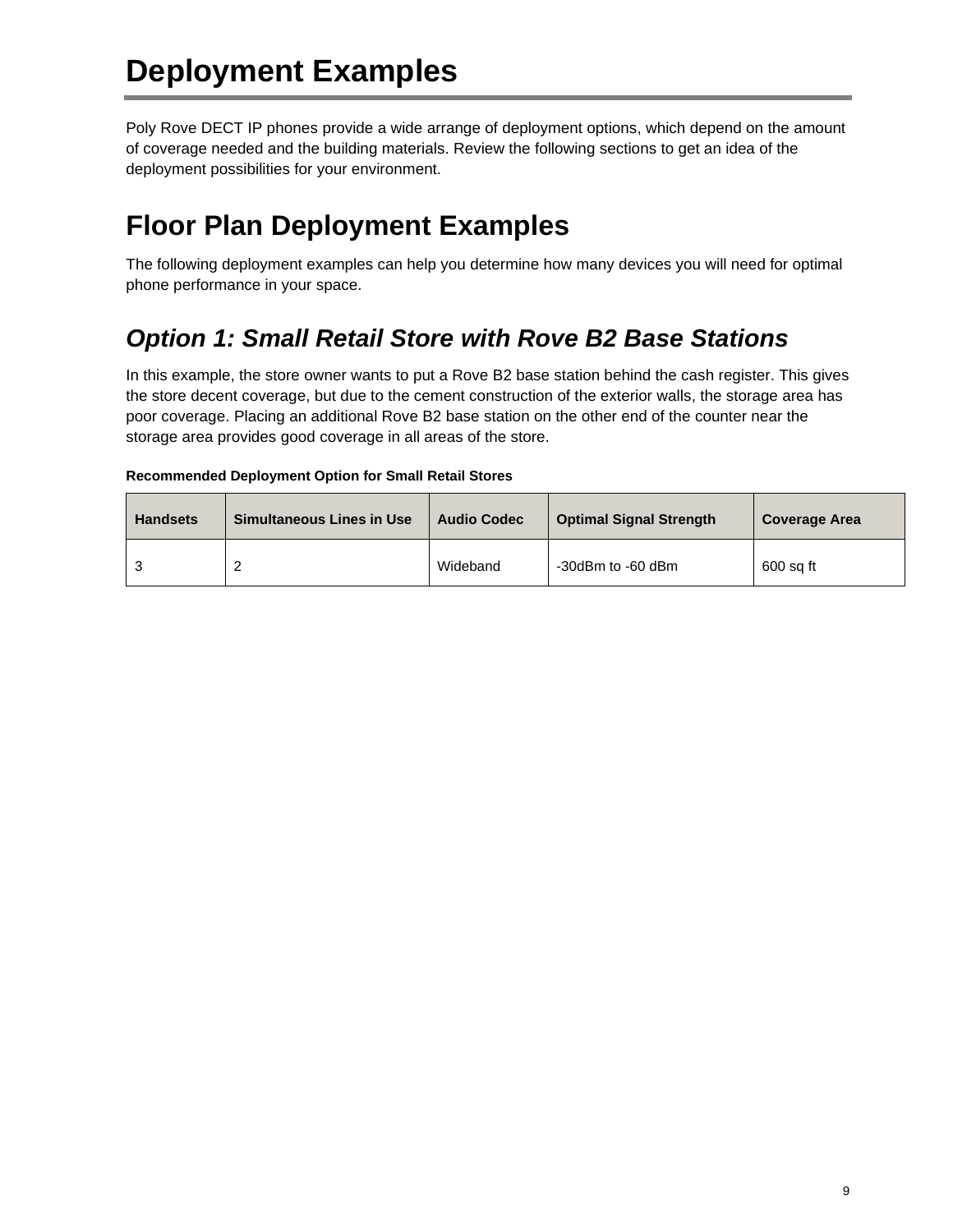**Floor plan example with two base stations**



### <span id="page-9-0"></span>*Option 2: Medium Office and Warehouse with Rove B2 Base Stations and Rove R8 Repeaters*

Here is a typical split office/warehouse layout for a customer with employees who need to roam between the warehouse and the office. Deploying a single base station near the reception area shows there is a lack of coverage for parts of the office and warehouse. Adding ceiling repeaters in the office and warehouse provides the desired coverage for both the office and warehouse.

| <b>Handsets</b> | Simultaneous Lines in Use | Audio Codec | Optimal Signal Strength | Coverage Area |
|-----------------|---------------------------|-------------|-------------------------|---------------|
| 25              | 8                         | Wideband    | -30dBm to -60dBm        | 9500 sq ft    |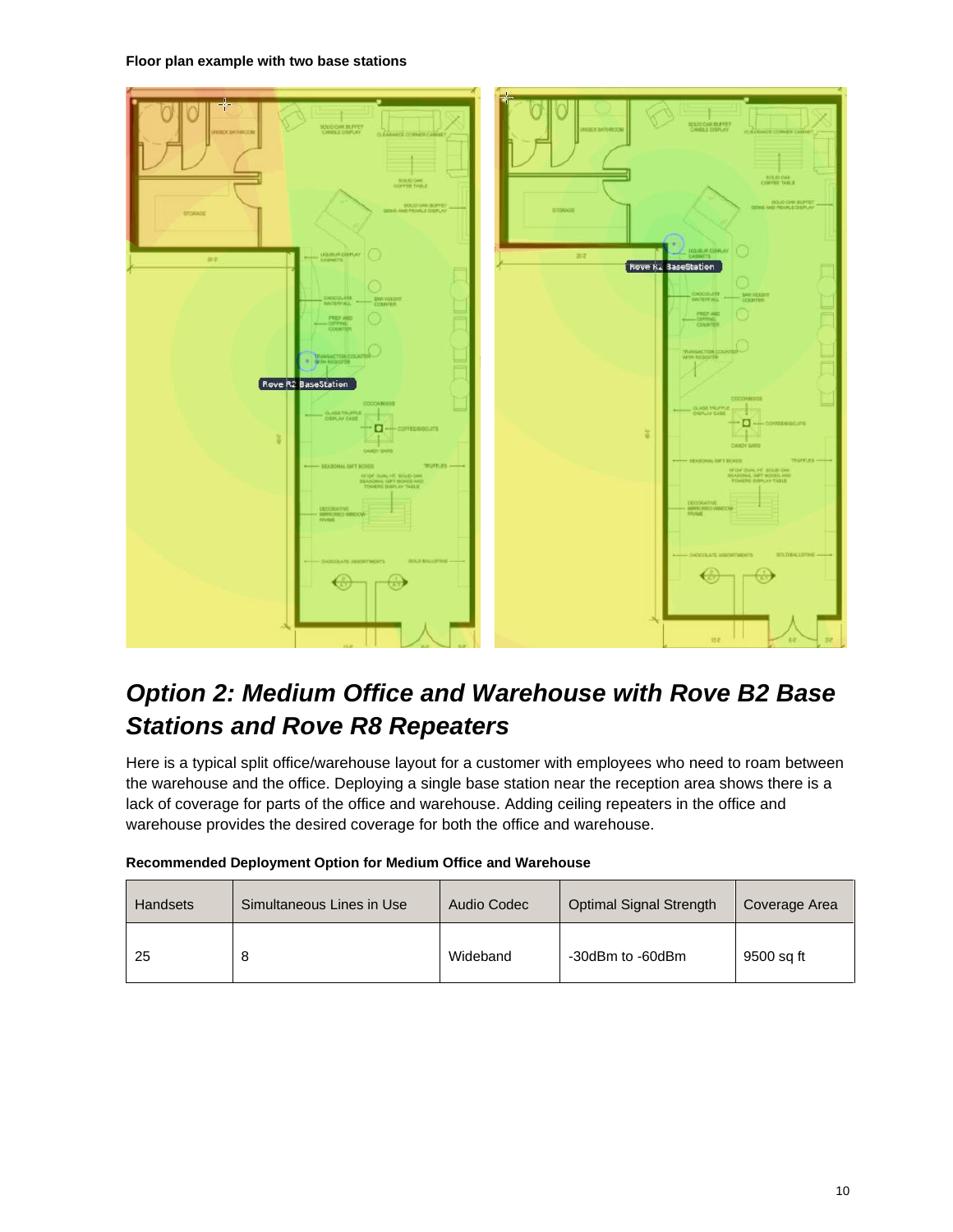**Floor plan example with one Rove B2 base station**



**Floor plan example with one Rove B2 base station and one paired Rove R8 repeater**

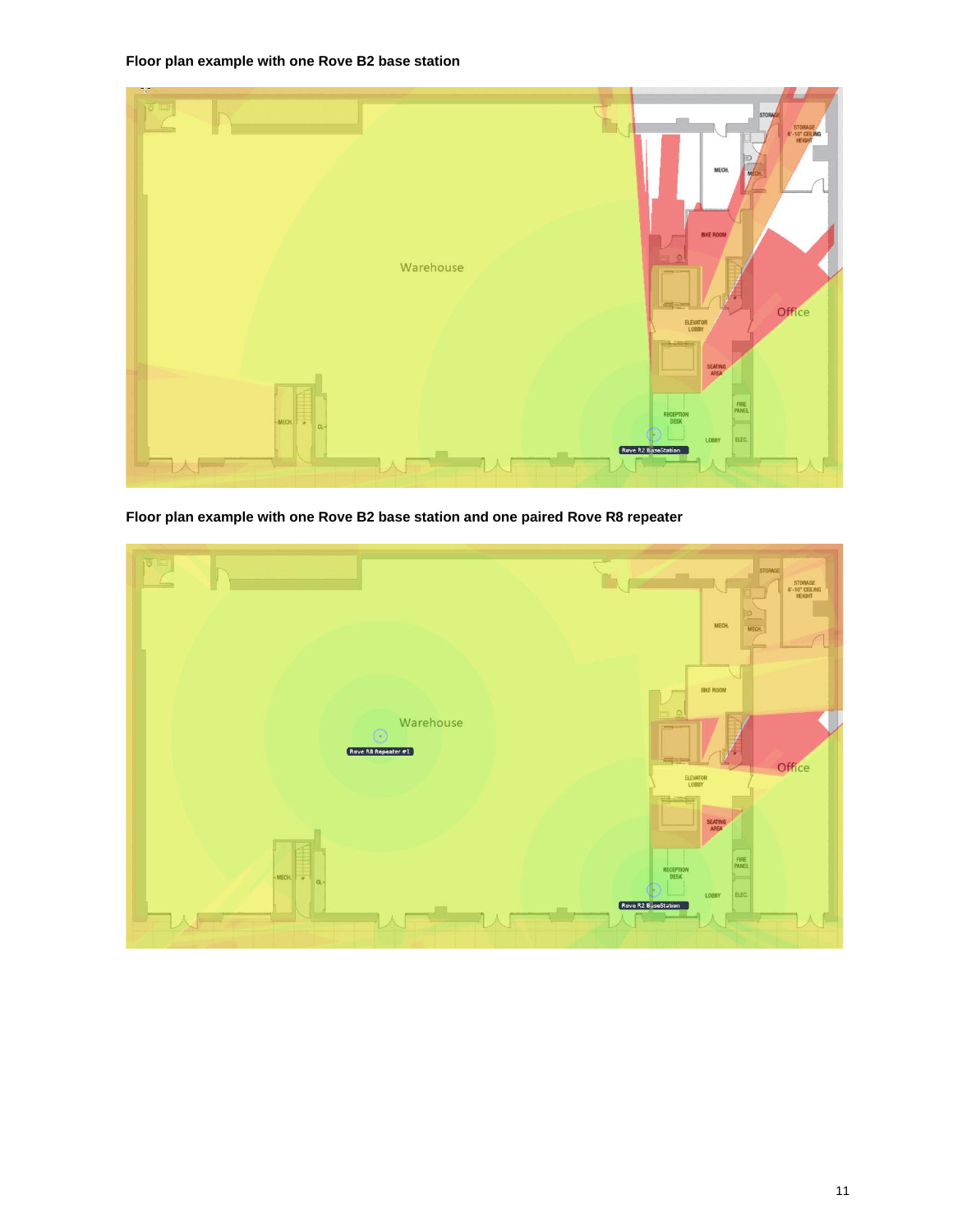**Floor plan example with one Rove B2 base station and two paired R8 repeaters** 



### <span id="page-11-0"></span>*Option 3: Large Animal Hospital with Rove B4 Base Stations and Rove R8 Repeaters*

The below is an example of a busy animal hospital that requires multiple base stations to accommodate 50 wireless handsets and 20 simultaneous in-use lines. Although two Rove B4 base stations support for 50 wireless handsets and 20 concurrent lines, it doesn't meet the coverage requirements the hospital needs. Adding four Rove R8 repeaters throughout the facility provides the coverage requirement the hospital needs.

### **Recommended Deployment Option for Large Animal Hospital**

| <b>Handsets</b> | Simultaneous Lines in Use | Audio Codec | Optimal Signal Strength | Coverage Area |
|-----------------|---------------------------|-------------|-------------------------|---------------|
| 50              | 20                        | Wideband    | -30dBm to -60 dBm       | 11,000 sq ft  |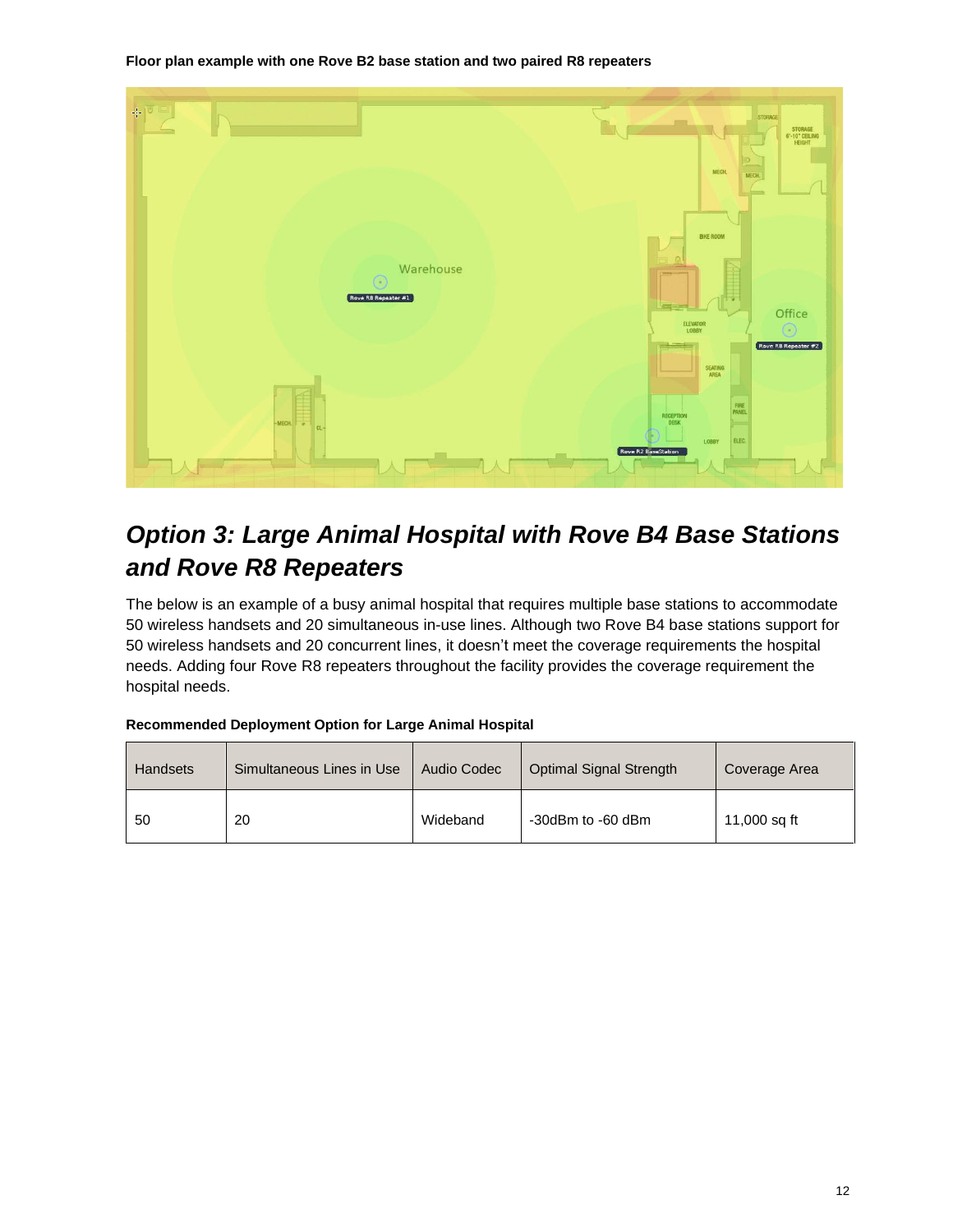**Floor plan example with two Rove B4 base stations**



**Floor plan example with two Rove B4 base stations and four Rove R8 repeaters**

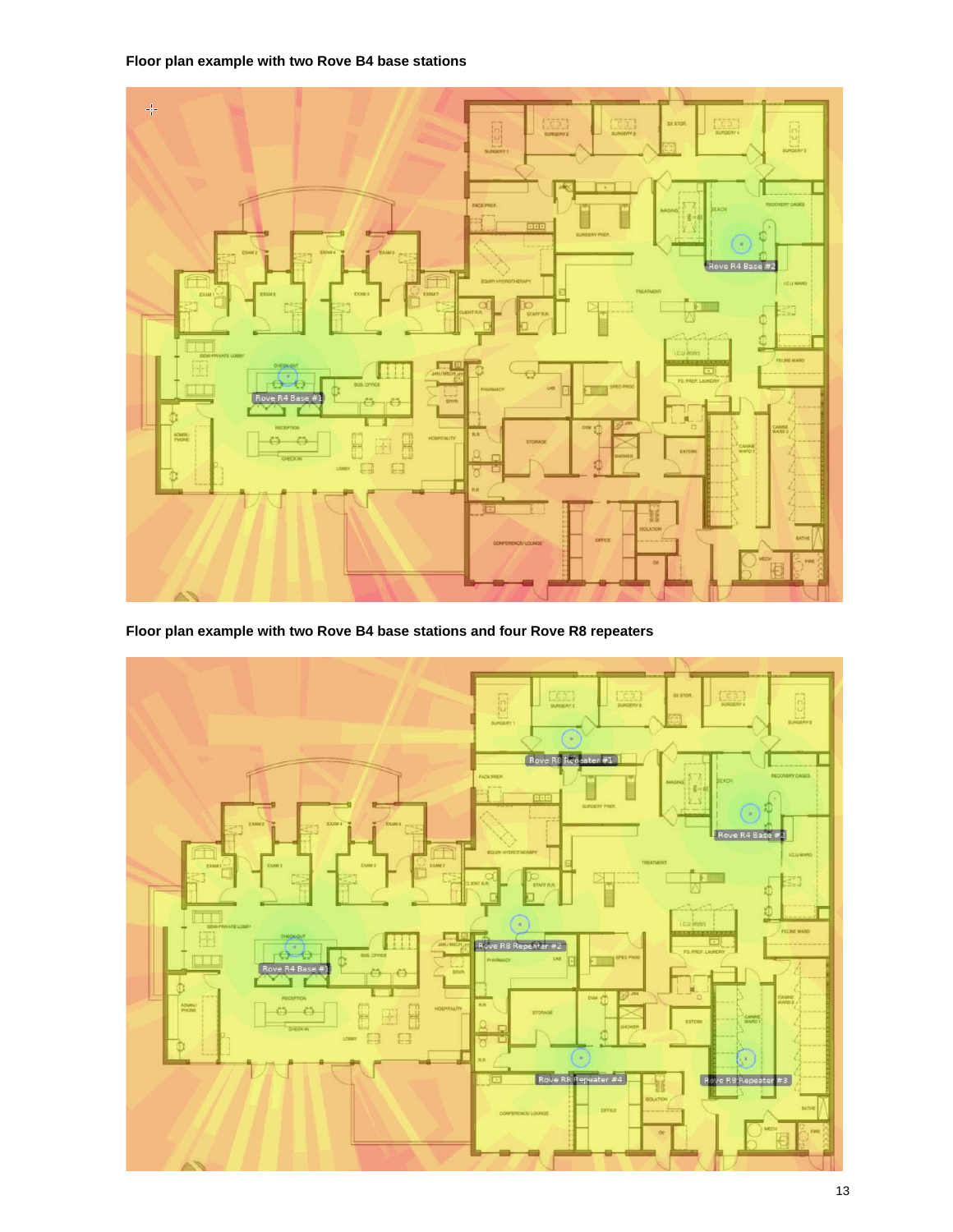## <span id="page-13-0"></span>**Deployment Examples for Daisy-Chaining Repeaters to Base Stations**

Although you can only daisy-chain up to three repeaters, there are several options to pair base stations and repeaters to get maximum signal coverage. Adding base stations will increase both signal range and call capacity. However, if additional call capacity is not needed, consider using a repeater to extend radio coverage while minimizing the cost of having to deploy Rove B4 base stations.

### **Considerations for using a base station or a repeater:**

- Daisy chain limitations: up to three daisy-chained Rove R8 repeaters.
- Pairing limitations: up to two Rove B2 base stations; up to 254 Rove B4 base stations.
- Cost: Rove R8 repeaters and Rove B2 base stations are lower cost options than the Rove B4 base stations.

### <span id="page-13-1"></span>*Option 1: One Base Station + Three Repeaters*

For simplified deployments, you can pair a Rove B2 or Rove B4 base station with a repeater and daisychain two repeaters. This scenario provides signal coverage for up to 200 m (650 ft) indoors and 1200 m (3900 ft) outdoors and may be ideal for extending signals in hallways or small rooms.



### <span id="page-13-2"></span>*Option 2: Two Base Stations + Nine Rove R8 Repeaters*

For medium-sized deployments, you can pair two Rove B2 or Rove B4 base stations and have one base station with six paired repeaters and another base station with three daisy-chained repeaters. This scenario provides signal coverage for up to 550 m (1800 ft) indoors and 3300 m (10,800 ft) outdoors and may be ideal for open-space offices.

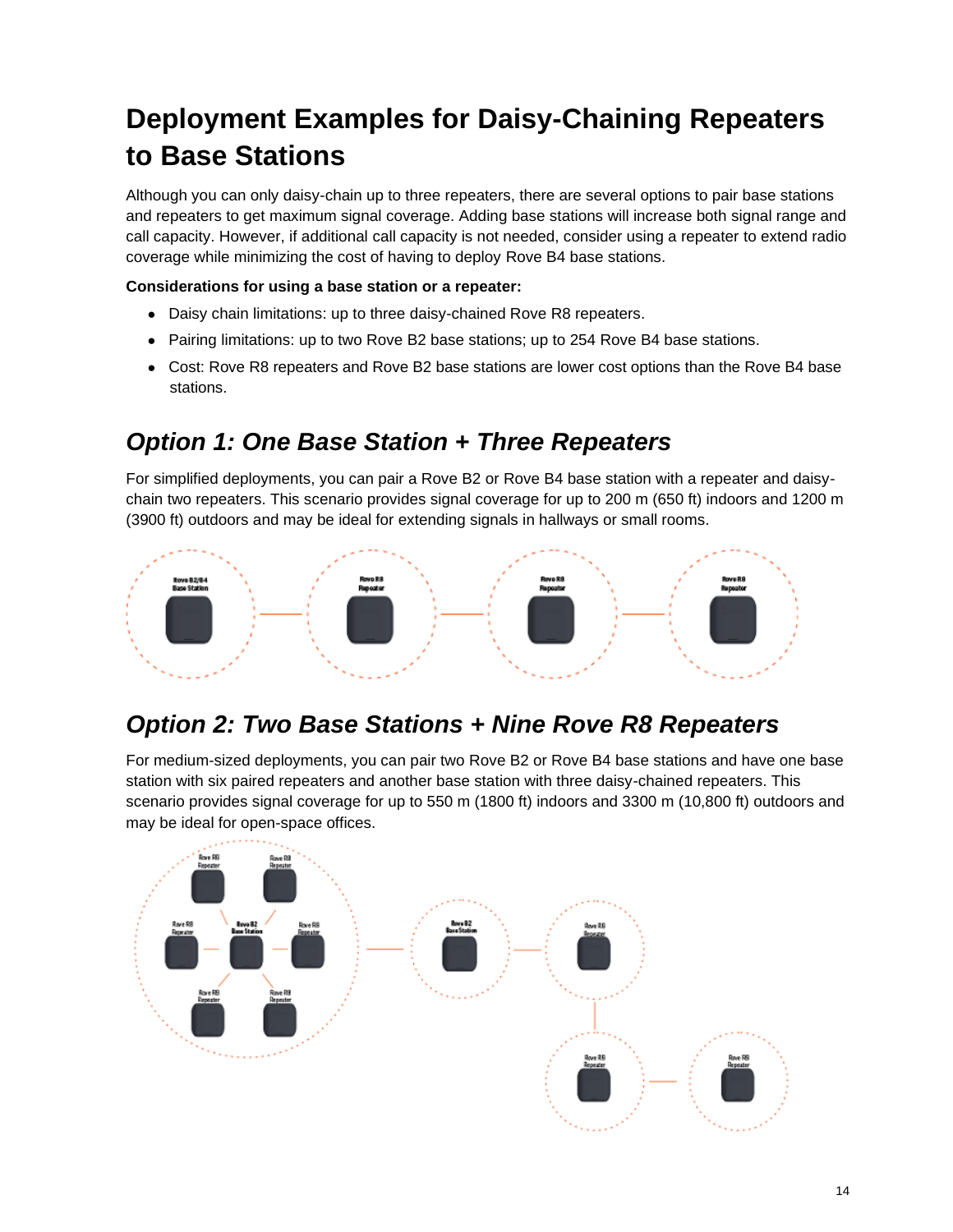## <span id="page-14-0"></span>*Option 3: Three Rove B4 Base Station + 9 Rove R8 Repeaters*

For large or complex deployments, you can pair three or more Rove B4 base stations and have a mixture of paired and daisy-chained repeaters, as long as there are only three paired repeaters or three daisychained repeaters per base station.

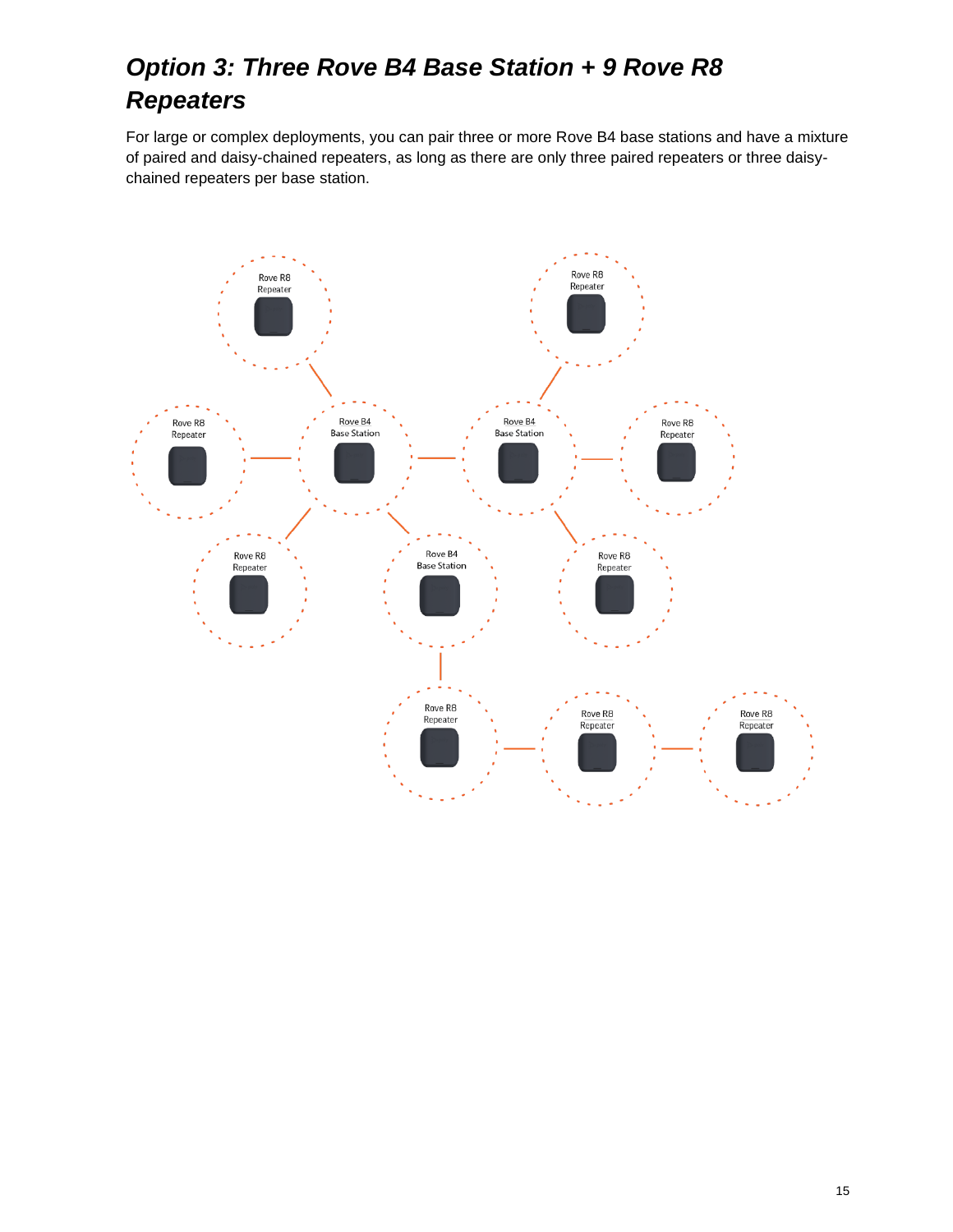# <span id="page-15-0"></span>**Installation**

Once you have the placement of your Poly Rove base stations and repeaters planned out, ensure that you have adequate power and ethernet (PoE ) at each base station and repeater location. You can place a Rove B2 or Rove B4 base station and Rove R8 repeaters on a desk or mounted onto a wall or ceiling.

## <span id="page-15-1"></span>**Desktop Placement**

Setting up your Poly Rove devices on a desktop is ideal if you don't want to mount the base stations or repeaters. You should also consider desktop placement if you want the devices to be easily accessible to personnel. The Poly Rove base stations and repeaters all include a base stand in the packaging. For instructions on connecting the base stand to the device, refer to the Poly Rove Base Station or Poly Rove R8 Repeater setup sheets on the [Poly Online Support Center.](https://support.polycom.com/content/support/north-america/usa/en/support/voice.html)

For Rove B2 and Rove B4 base stations, ensure you have PoE or ethernet and power outlets at the desktop location. For Rove R8 repeaters, ensure you have power outlets at the desktop location. Once you have the device powered on and connected to the network, re-test the radio signal strength using a Poly Rove wireless handset [\(Test the Radio Signal Strength\)](#page-6-0).

## <span id="page-15-2"></span>**Wall and Ceiling Mounting**

Mounting your Poly Rove base station or repeater to a wall or ceiling is ideal for keeping the devices in fixed positions, out of sight, and secure from unwanted tampering. For the best signal coverage, mount the base stations and repeaters as high as possible with unobstructed views. You can mount the base stations and repeaters vertically on the wall or horizontally on the ceiling. Note that if you choose to mount the devices onto a ceiling panel, then the ceiling materials could interfere with the signal range, as described in the section [Material Effects on Signal Range.](#page-4-1)

The Poly Rove base stations and repeaters all include the mounting stand and screws in the packaging. For instructions on mounting the devices, refer to the Poly Rove Base Station or Poly Rove R8 Repeater setup sheets on the [Poly Online Support Center.](https://support.polycom.com/content/support/north-america/usa/en/support/voice.html)

For Rove B2 and Rove B4 base stations, ensure you have PoE or ethernet and power outlets near the mounting location. For Rove R8 repeaters, ensure you have power outlets at near the mounting location. Once you have the device powered on and connected to the network, re-test the radio signal strength using a Poly Rove wireless handset [\(Test the Radio Signal Strength\)](#page-6-0).